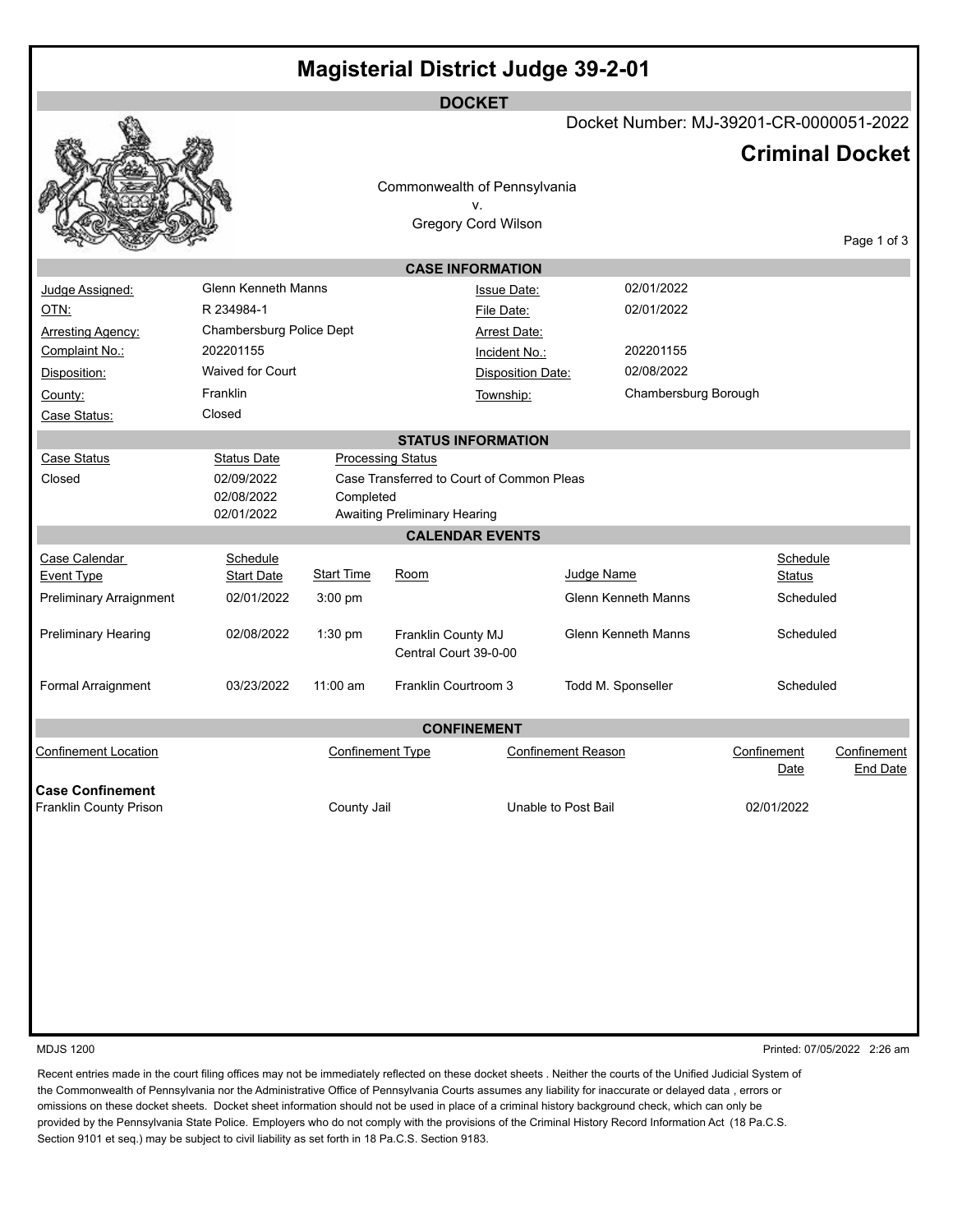| <b>Magisterial District Judge 39-2-01</b>                |                         |                                                    |                                         |                             |             |  |
|----------------------------------------------------------|-------------------------|----------------------------------------------------|-----------------------------------------|-----------------------------|-------------|--|
| <b>DOCKET</b>                                            |                         |                                                    |                                         |                             |             |  |
|                                                          |                         |                                                    | Docket Number: MJ-39201-CR-0000051-2022 |                             |             |  |
|                                                          |                         | Commonwealth of Pennsylvania<br>v.                 |                                         | <b>Criminal Docket</b>      |             |  |
|                                                          |                         | <b>Gregory Cord Wilson</b>                         |                                         |                             | Page 2 of 3 |  |
|                                                          |                         | <b>DEFENDANT INFORMATION</b>                       |                                         |                             |             |  |
| Name:                                                    | Wilson, Gregory Cord    | Sex:                                               | Male                                    |                             |             |  |
| Date of Birth:                                           | 01/16/1985              | Race:                                              | <b>Black</b>                            |                             |             |  |
| Address(es):                                             |                         |                                                    |                                         |                             |             |  |
| <b>Mailing</b>                                           |                         |                                                    |                                         |                             |             |  |
| Chambersburg, PA 17201                                   |                         |                                                    |                                         |                             |             |  |
| Advised of His Right to Apply for Assignment of Counsel? |                         | No                                                 |                                         |                             |             |  |
| Public Defender Requested by the Defendant?              |                         | No                                                 |                                         |                             |             |  |
| Application Provided for Appointment of Public Defender? |                         | No                                                 |                                         |                             |             |  |
| Has the Defendant Been Fingerprinted?                    |                         | Yes                                                |                                         |                             |             |  |
|                                                          |                         | <b>CASE PARTICIPANTS</b>                           |                                         |                             |             |  |
| <b>Participant Type</b>                                  | <b>Participant Name</b> |                                                    |                                         |                             |             |  |
| <b>Arresting Officer</b>                                 | Henesy, Matthew D.      |                                                    |                                         |                             |             |  |
| Defendant                                                | Wilson, Gregory Cord    |                                                    |                                         |                             |             |  |
|                                                          |                         |                                                    |                                         |                             |             |  |
|                                                          |                         | <b>BAIL</b>                                        |                                         |                             |             |  |
| <b>Bail Set:</b>                                         |                         |                                                    |                                         | <b>Nebbia Status: None</b>  |             |  |
| <b>Bail Action Type</b>                                  | <b>Bail Action Date</b> | <b>Bail Type</b>                                   | Percentage                              | <u>Amount</u>               |             |  |
| Set                                                      | 02/01/2022              | Monetary                                           |                                         | \$100,000.00                |             |  |
|                                                          |                         |                                                    |                                         |                             |             |  |
|                                                          |                         | <b>CHARGES</b>                                     |                                         |                             |             |  |
| # Charge                                                 | Description<br>Grade    |                                                    | Offense Dt.                             | Disposition                 |             |  |
| 1 18 § 3701 §§ A1II                                      | F <sub>1</sub>          | Robbery-Threat Immed Ser Injury                    | 01/30/2022                              | <b>Waived for Court</b>     |             |  |
| 2 18 § 3502 §§ A1I                                       | F1                      | Burglary - Overnight Accommodations; Person        | 01/30/2022                              | Waived for Court            |             |  |
|                                                          |                         | Present, Bodily Injury Crime                       |                                         |                             |             |  |
| 3 18 § 903                                               | F <sub>1</sub>          | Conspiracy - Robbery-Inflict Serious Bodily Injury | 01/30/2022                              | Waived for Court            |             |  |
| 4 18 § 903                                               | F1                      | Conspiracy - Burglary - Overnight Accommodations;  | 01/30/2022                              | Waived for Court            |             |  |
|                                                          |                         | Person Present, Bodily Injury Crime                |                                         |                             |             |  |
|                                                          |                         |                                                    |                                         |                             |             |  |
|                                                          |                         |                                                    |                                         |                             |             |  |
|                                                          |                         |                                                    |                                         |                             |             |  |
|                                                          |                         |                                                    |                                         |                             |             |  |
|                                                          |                         |                                                    |                                         |                             |             |  |
|                                                          |                         |                                                    |                                         |                             |             |  |
|                                                          |                         |                                                    |                                         |                             |             |  |
|                                                          |                         |                                                    |                                         |                             |             |  |
|                                                          |                         |                                                    |                                         |                             |             |  |
| <b>MDJS 1200</b>                                         |                         | Page 2 of 3                                        |                                         | Printed: 07/05/2022 2:26 am |             |  |

Recent entries made in the court filing offices may not be immediately reflected on these docket sheets . Neither the courts of the Unified Judicial System of the Commonwealth of Pennsylvania nor the Administrative Office of Pennsylvania Courts assumes any liability for inaccurate or delayed data , errors or omissions on these docket sheets. Docket sheet information should not be used in place of a criminal history background check, which can only be provided by the Pennsylvania State Police. Employers who do not comply with the provisions of the Criminal History Record Information Act (18 Pa.C.S. Section 9101 et seq.) may be subject to civil liability as set forth in 18 Pa.C.S. Section 9183.